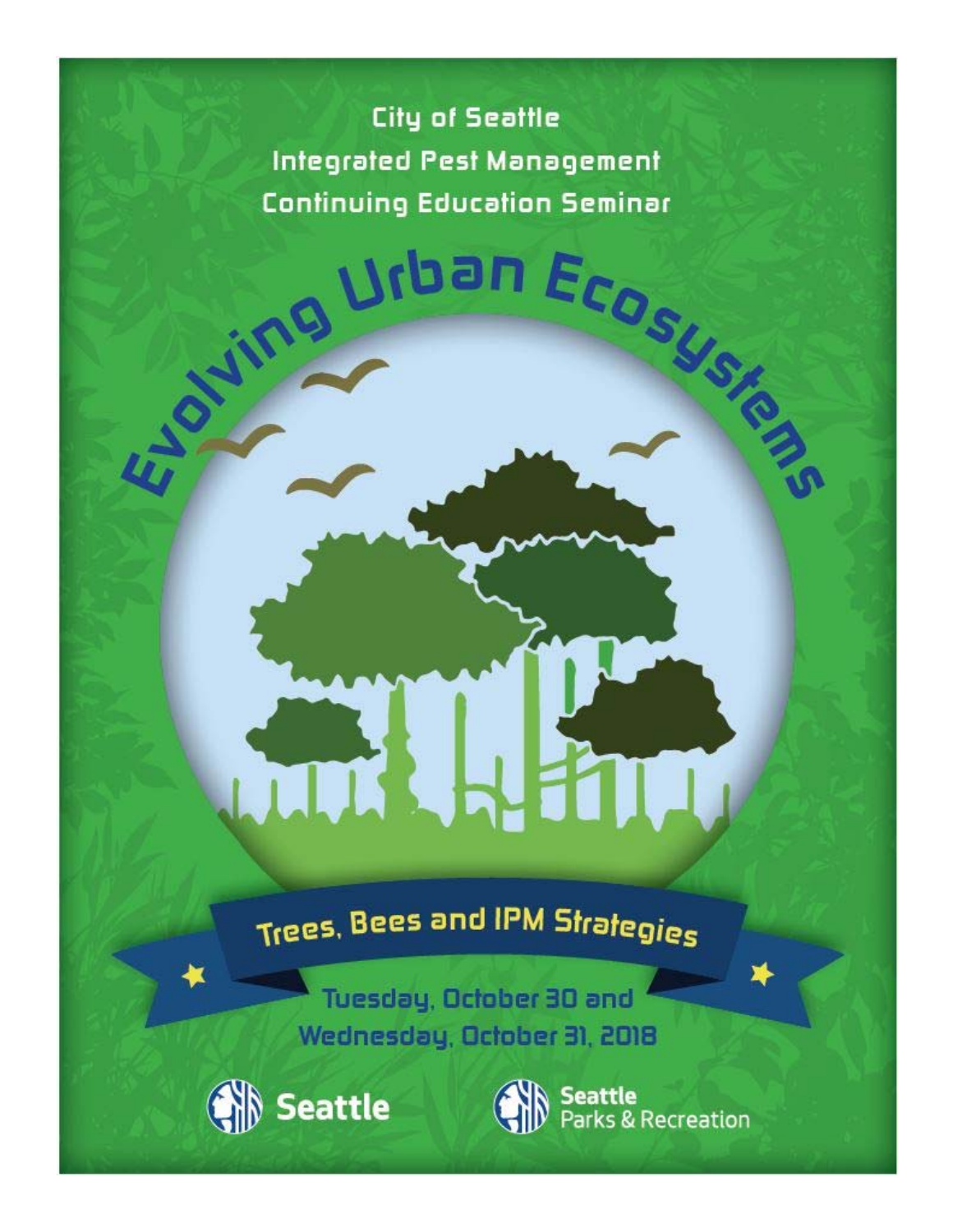## **2018 City of Seattle Integrated Pest Management and Pesticide License Recertification Continuing Education Seminar** at South Seattle College, Oct. 30‐31, 2018

*Presentations will be posted at www.seattle.gov/util/landscapeprofessionals click "Training / Past Presentations"*

## **Tuesday, October 30, 2018**

| <b>TIME</b>          | SPEAKER/AFFILIATION                              | <b>TOPIC/TITLE</b>                 | <b>SUMMARIES</b>                                                                                                          |
|----------------------|--------------------------------------------------|------------------------------------|---------------------------------------------------------------------------------------------------------------------------|
| 7-7:50am             | <b>REGISTRATION</b>                              |                                    |                                                                                                                           |
| 7:50-8am             | WELCOME/ANNOUNCE                                 |                                    |                                                                                                                           |
| $8:00-$              | Tim Miller, Washington                           | New research                       | Noxious weeds are by definition extremely difficult to                                                                    |
| 8:50am               | <b>State University</b>                          | on Noxious                         | control. During this session, WSU's Tim Miller will discuss                                                               |
|                      |                                                  | <b>Weed Control</b>                | control strategies for managing various western                                                                           |
|                      |                                                  | <b>Strategies</b>                  | Washington noxious weed species, as based on results<br>from his research trials.                                         |
| $8:50 -$<br>9:20am   | Ben Peterson, King<br><b>County Noxious Weed</b> | The latest on<br>the Emergent      | Garden loosestrife (Lysimachia vulgaris) is an emergent,<br>perennial noxious weed that grown in wetlands, and along      |
|                      | Program                                          | <b>Noxious Weed</b><br>Garden      | river and lake shores, where it displaces native plants,<br>reduces habitat value and has proven very difficult to        |
|                      |                                                  | Loosestrife in                     | control. Ben will discuss the history and distribution of the                                                             |
|                      |                                                  | <b>King County</b>                 | plant in King County, the control method effectiveness,                                                                   |
|                      |                                                  |                                    | and the results of a recent field control trial on Lake                                                                   |
|                      |                                                  |                                    | Sammamish.                                                                                                                |
| $9:20-$<br>9:50am    | Sasha Shaw, King<br><b>County Noxious Weed</b>   | New and<br>Unusual                 | This talk will feature plants on the state noxious weed list<br>and monitor list that are not well known but could become |
|                      | Program                                          | <b>Noxious weeds</b>               | your next worst enemy. Early detection and rapid response                                                                 |
|                      |                                                  | to watch for in                    | is the only way to effectively keep invasive species from                                                                 |
|                      |                                                  | the Seattle area                   | establishing. By learning to identify new and upcoming                                                                    |
|                      |                                                  |                                    | invasive plants, you will have a chance to stop them before                                                               |
|                      |                                                  |                                    | they become entrenched.                                                                                                   |
| 9:50-10:05           | BREAK 15 min                                     |                                    |                                                                                                                           |
| $10:05 -$<br>11:00am | Clay Antieau, Seattle<br><b>Public Utilities</b> | <b>Standards for</b><br>Pesticide, | Clay will describe current City of Seattle regulations for<br>applying pesticides and fertilizers in the City's Shoreline |
|                      |                                                  | <b>Herbicide and</b>               | Management District (SMD) and environmentally critical                                                                    |
|                      |                                                  | Fertilizer use in                  | areas (ECAs). Clay will describe what the SMD and ECAs                                                                    |
|                      |                                                  | Environmental                      | are, how you identify where these are located, and how                                                                    |
|                      |                                                  | <b>Critical Areas</b>              | the City regulates the application of these chemicals. The                                                                |
|                      |                                                  |                                    | City's 2017 update to its ECA regulations strengthened                                                                    |
|                      |                                                  |                                    | these standards to better protect these natural resources<br>and water quality, people, and property.                     |
| 11:00am -            | Bess Bronstein,                                  | <b>Common Tree</b>                 | This session will focus on fungal decay diseases that affect                                                              |
| 12:00pm              | <b>Consulting Arborist</b>                       | <b>Decays</b>                      | many of our native tree species in the Pacific Northwest.                                                                 |
|                      |                                                  |                                    | Specific diseases covered include annosus root rot,                                                                       |
|                      |                                                  |                                    | armillaria root rot, laminated root rot, velvet top fungus,                                                               |
|                      |                                                  |                                    | red ring rot, artist conk, white trunk rot, brittle cinder and                                                            |
|                      |                                                  |                                    | madrona canker. When assessing tree health and                                                                            |
|                      |                                                  |                                    | structure, proper identification of these pathogens is<br>essential in order to determine appropriate management          |
|                      |                                                  |                                    | methods. Plant Health Care (PHC) approaches to                                                                            |
|                      |                                                  |                                    | management, including acceptable Integrated Pest                                                                          |
|                      |                                                  |                                    | Management (IPM) methods will be covered.                                                                                 |
| 12:00-1pm            | WSDA scan and LUNCH                              |                                    |                                                                                                                           |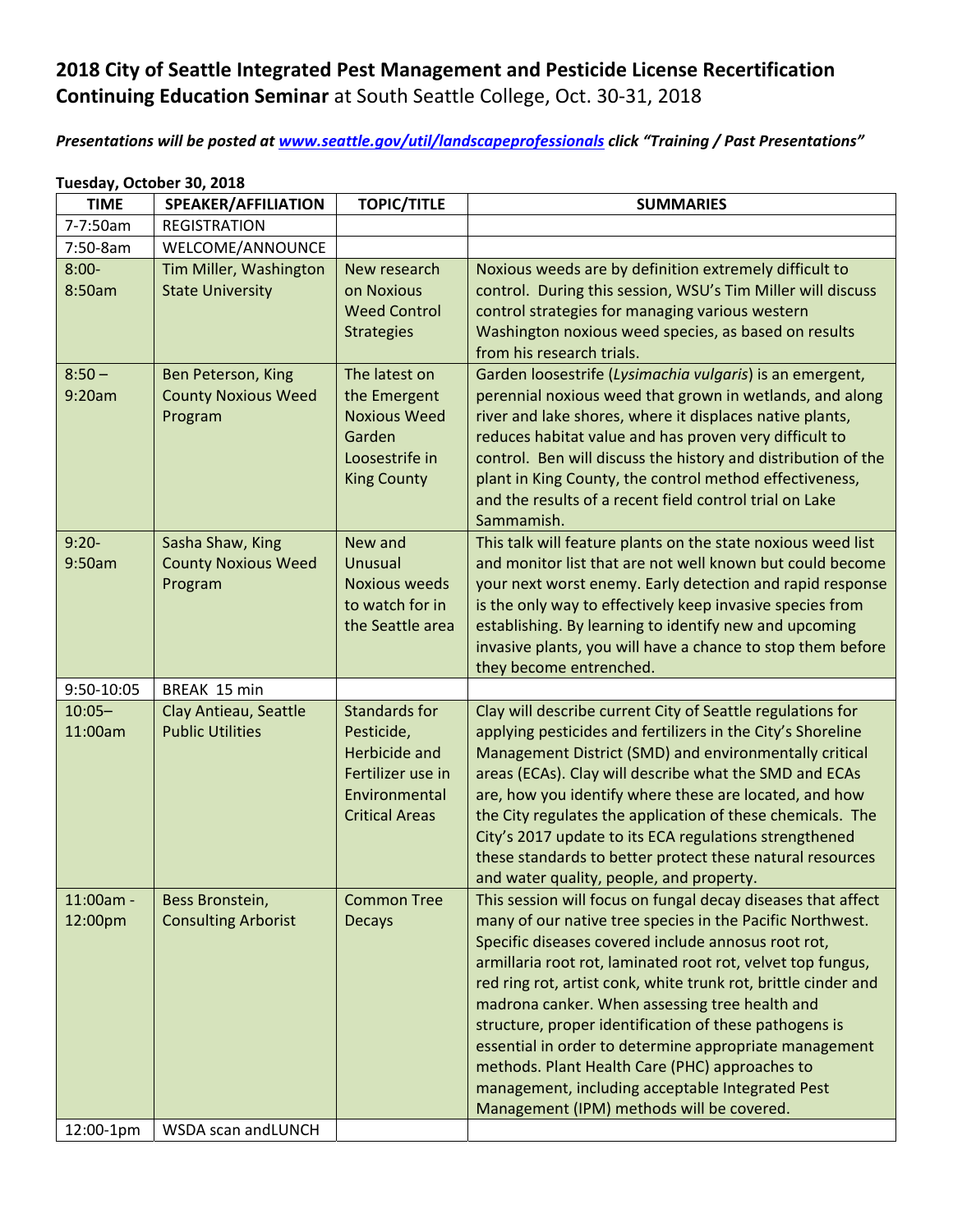| $1:00-$<br>2:00 <sub>pm</sub>  | Jasmine Ka, Forterra<br>Sayward Glise, Cedar<br><b>River Project Lead, King</b><br><b>County Noxious Weed</b><br>Program | Enhancing<br>riparian<br>functions<br>through<br>landscape-scale<br>IPM in<br>partnerships | King County and Forterra will present lessons learned since<br>2010 in rolling out landscape-scale knotweed control<br>programs across the Green-Duwamish and Cedar Rivers.<br>This will include evolving treatment methods and<br>managing relationships with hundreds of landowners, to<br>enhance riparian functions through landscape-scale IPM in<br>partnership with local governments, non-profits and<br>private landowners |
|--------------------------------|--------------------------------------------------------------------------------------------------------------------------|--------------------------------------------------------------------------------------------|-------------------------------------------------------------------------------------------------------------------------------------------------------------------------------------------------------------------------------------------------------------------------------------------------------------------------------------------------------------------------------------------------------------------------------------|
| $2:00 - 2:15$                  | BREAK 15 min                                                                                                             |                                                                                            |                                                                                                                                                                                                                                                                                                                                                                                                                                     |
| $2:15 -$<br>2:45 <sub>pm</sub> | Megan Dunn, NW<br><b>Coalition for</b><br>Alternatives to<br><b>Pesticides</b>                                           | Pesticide<br>Impacts and<br>Scary, Scary<br>Pesticide<br>lessons!                          | Learn about the human health and environmental impacts<br>of commonly used pesticides and solutions for pest<br>management. This session will cover case studies from IPM<br>programs in the Puget Sound region and play on the theme<br>of Halloween by showing frightening examples of what not<br>to do and what works for Integrated Pest Management.                                                                           |
| $2:45-$<br>3:15 <sub>pm</sub>  | Kevin Jensen, WSDA                                                                                                       | Compliance<br>Inspector<br>Confidential                                                    | Kevin Jensen will share the details of the many pesticide<br>use inspections and complaints he has investigated while<br>working as a compliance inspector for WSDA. He'll cover<br>common problems and the best solutions for safe use of<br>pesticide products and how to record applications<br>properly.                                                                                                                        |
| $3:15-3:30$                    | Wrap up and WSDA<br>Credit Scan                                                                                          |                                                                                            |                                                                                                                                                                                                                                                                                                                                                                                                                                     |

### **Wednesday, October 31**

| <b>TIME</b>          | <b>SPEAKER/AFFILIATION</b>                                     | <b>TOPIC/TITLE</b>                                                              | <b>SUMMARIES</b>                                                                                                                                                                                                                                                                                                                                                                                                                                                                                                                                                         |
|----------------------|----------------------------------------------------------------|---------------------------------------------------------------------------------|--------------------------------------------------------------------------------------------------------------------------------------------------------------------------------------------------------------------------------------------------------------------------------------------------------------------------------------------------------------------------------------------------------------------------------------------------------------------------------------------------------------------------------------------------------------------------|
| 7-7:50am             | <b>REGISTRATION</b>                                            |                                                                                 |                                                                                                                                                                                                                                                                                                                                                                                                                                                                                                                                                                          |
| 7:50-8am             | WELCOME/ANNOUNCE                                               |                                                                                 |                                                                                                                                                                                                                                                                                                                                                                                                                                                                                                                                                                          |
| $8:00 -$<br>8:50am   | Becky McGuire,<br><b>Washington State</b><br><b>University</b> | The Safe<br>Applicator:<br><b>PPE - Protect</b><br>Yourself                     | Wearing Personal Protective Equipment is more than a<br>fashion statement. Hear about the latest in PPE including<br>respirators.                                                                                                                                                                                                                                                                                                                                                                                                                                        |
| $8:50-$<br>9:50am    | Nolan Rundquist,<br>Seattle Department of<br>Transportation    | <b>TBD Tree IPM</b><br>15 years of<br>Dutch Elm<br><b>Disease</b><br>Management | What's going on with Dutch elm disease in Seattle? Nolan<br>will bring us a summary of how the City of Seattle urban<br>forestry staff in City Light, Seattle Parks and Seattle<br>department of Transportation have managed this disease<br>over the last decade and a half and share the results.                                                                                                                                                                                                                                                                      |
| 9:50-10:05           | BREAK 15 min                                                   |                                                                                 |                                                                                                                                                                                                                                                                                                                                                                                                                                                                                                                                                                          |
| $10:05 -$<br>10:30am | Michael Yadrick,<br>Seattle Parks and<br>Recreation            | Madrone<br>Decline and<br>Recovery                                              | Arbutus menziesii, Pacific madrone, is the most distinctive<br>native tree in the Puget Trough. Unfortunately, thinning,<br>soil loss and compaction, fire suppression and other urban<br>impacts increase susceptibility of this species to many<br>diseases. The Madrone Recovery Project will provide<br>expanded protection and contribute to the restoration of<br>this unique mixed conifer-broadleaf ecosystem throughout<br>Seattle's forested parklands, supporting a healthy urban<br>ecosystem through collaboration with local partners and<br>stakeholders. |
| 10:30am-<br>11:00    | Dr. Patrick Tobin,<br>University of<br>Washington              | Looking for<br>black and white<br>in the grey:                                  | Expansion of global trade has increased establishment of<br>non-native insects that feed on plants, some of which will<br>detrimentally impact native ecosystems. To better predict                                                                                                                                                                                                                                                                                                                                                                                      |